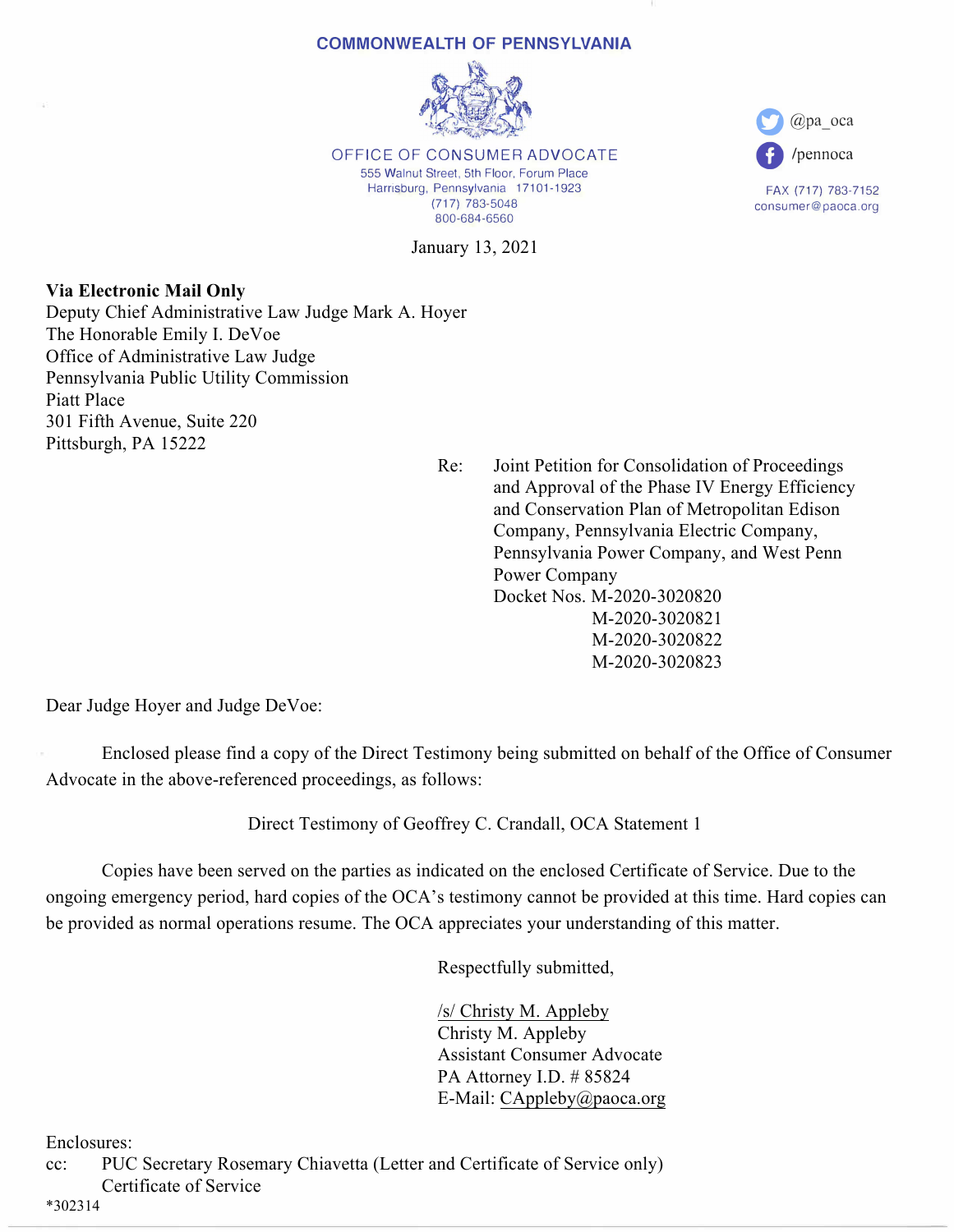## CERTIFICATE OF SERVICE

| Re: | Joint Petition for Consolidation of Proceedings | $\ddot{\phantom{0}}$ | Docket Nos. M-2020-3020820 |
|-----|-------------------------------------------------|----------------------|----------------------------|
|     | and Approval of the Phase IV Energy Efficiency  | $\ddot{\phantom{0}}$ | M-2020-3020821             |
|     | and Conservation Plan of Metropolitan Edison    |                      | M-2020-3020822             |
|     | Company, Pennsylvania Electric Company,         |                      | M-2020-3020823             |
|     | Pennsylvania Power Company, and West Penn       | $\ddot{\cdot}$       |                            |
|     | Power Company                                   |                      |                            |

I hereby certify that I have this day served a true copy of the following document, the

Office of Consumer Advocate's Direct Testimony as follows:

Direct Testimony of Geoffrey C. Crandall, OCA Statement 1

upon parties of record in this proceeding in accordance with the requirements of 52 Pa. Code

§ 1.54 (relating to service by a participant), in the manner and upon the persons listed below:

Dated this 13<sup>th</sup> day of January 2021.

## **SERVICE BY E-MAIL ONLY**

Erin K. Fure, Esquire David B. MacGregor, Esquire Office of Small Business Advocate Post & Schell, P.C. 555 Walnut Street Four Penn Square 1<sup>st</sup> Floor, Forum Place 1600 John F. Kennedy Boulevard Harrisburg, PA 17101-1923 Philadelphia, PA 19103-2808

John L. Munsch, Esquire Devin T. Ryan, Esquire FirstEnergy Service Company Post & Schell, P.C. Greensburg, PA 15601 Harrisburg, PA 17101-1601

Elizabeth R. Marx, Esquire Thomas J. Sniscak, Esquire John W. Sweet, Esquire Whitney E. Snyder, Esquire Ria M. Pereira, Esquire Bryce R. Beard, Esquire Pennsylvania Utility Law Project Hawke McKeon & Sniscak LLP 118 Locust Street 100 North Tenth Street Harrisburg, PA 17101 Harrisburg, PA 17101

Susan E. Bruce, Esquire Joseph L. Vullo, Esquire Jo-Anne Thompson, Esquire 1460 Wyoming Avenue McNees Wallace & Nurick LLC Forty Fort, PA 18704 100 Pine Street P.O. Box 1166 Harrisburg, PA 17108-1166

800 Cabin Hill Drive 17 North Second Street,  $12<sup>th</sup>$  Floor

Charis Mincavage, Esquire Community Action Association of PA